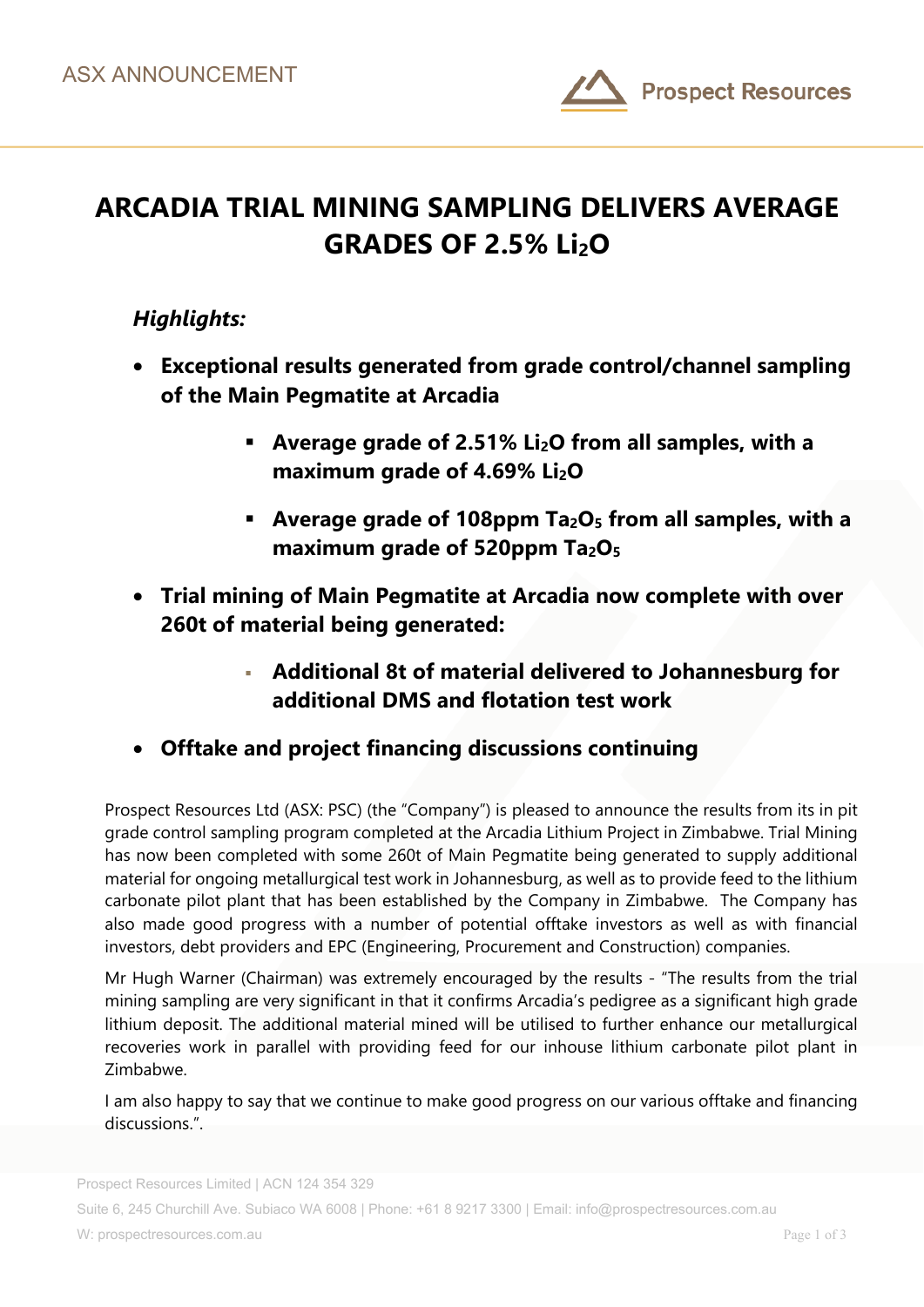

#### **Trial Mining Sampling**

Trial mining has focused on the western part of the existing Open Pit that exposes the Main Pegmatite at Arcadia (Figure 1). Approximately 260t of Main Pegmatite was generated from three 1.2m benches and following completion of the blast and cleaning of bench faces, 3 x 3kg samples were hand chipped along 1m channels at a 1m spacing along all the bench faces. An average grade of 2.51% Li<sub>2</sub>O was defined from all the samples taken, including:

- 13% greater than 4% Li2O
- $\blacksquare$  34% greater than 3% Li<sub>2</sub>O
- $\blacksquare$  56% greater than 2% Li<sub>2</sub>O
- A maximum grade of 4.69% Li<sub>2</sub>O



**Figure 1 – Location of Trial Mining and Sampling over the Main Pegmatite** 

These results are considered significant in that these *in situ* average grades are considerably higher than the Mineral Resource estimate block model generated (please refer to Announcement 3 August 2017) that defines an average grade of 1.51% Li<sub>2</sub>O. As expected tantalum grades averaged 108ppm  $Ta<sub>2</sub>O<sub>5</sub>$  with a maximum grade of 520ppm  $Ta<sub>2</sub>O<sub>5</sub>$ .

Suite 6, 245 Churchill Ave. Subiaco WA 6008 | Phone: +61 8 9217 3300 | Email: info@prospectresources.com.au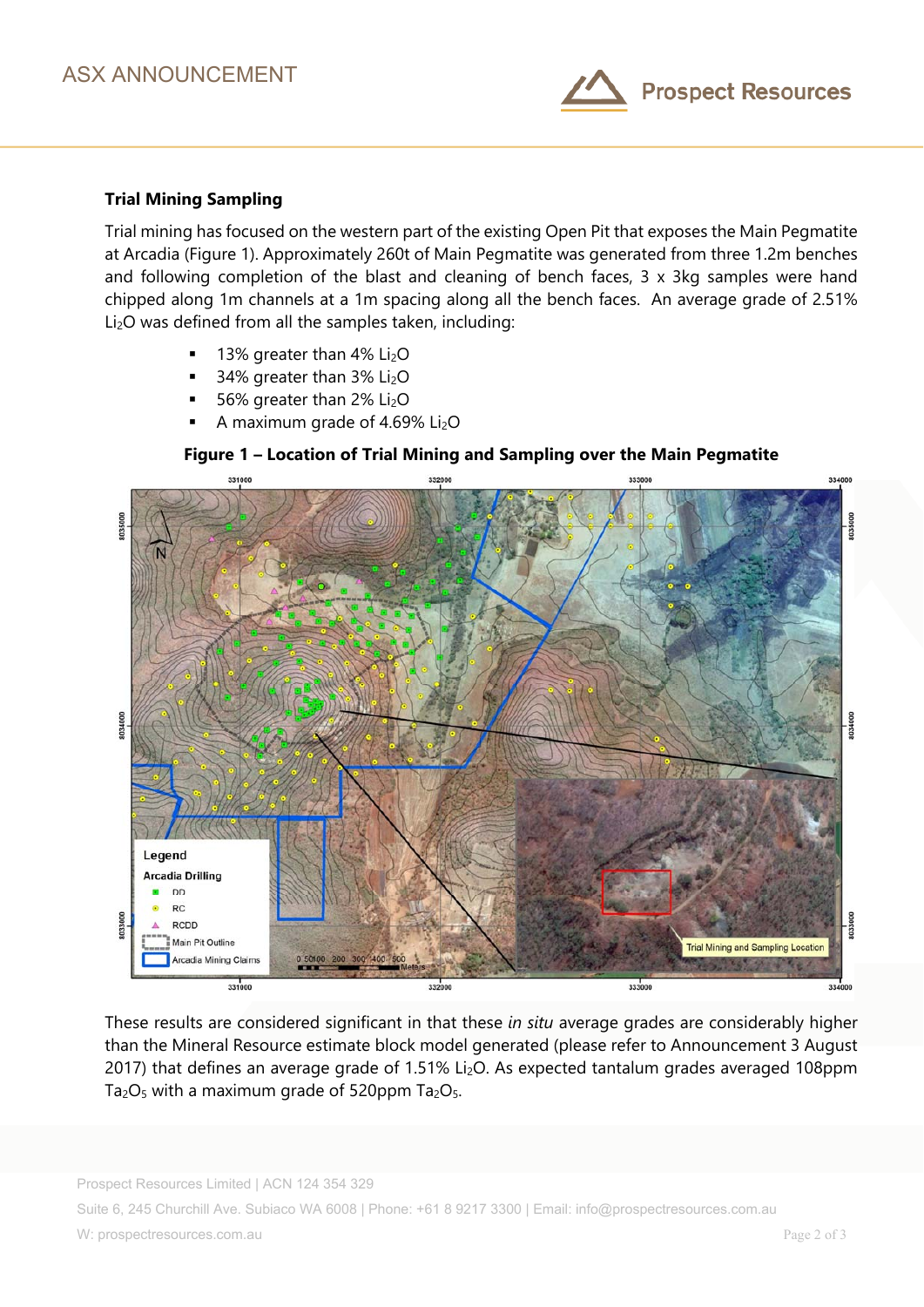

#### **Metallurgical Test work**

An additional 8t of Main Pegmatite has been submitted to FT Geolabs in Johannesburg for additional flotation testwork as well as to DMS suppliers for process optimisation. Remaining material will be used as feed to the Company's lithium carbonate pilot plant that has been established in Kwekwe, Zimbabwe.

#### **For further information, please contact:**

| <b>Hugh Warner</b>        | <b>Harry Greaves</b>      |
|---------------------------|---------------------------|
| <b>Prospect Resources</b> | <b>Prospect Resources</b> |
| Executive Chairman        | <b>Executive Director</b> |
| Ph: +61 413 621 652       | Ph: +263 772 144 669      |

#### **Competent Person's Statement**

The information in this announcement that relates to Exploration Targets and Exploration Results, is based on information compiled by Mr Roger Tyler, a Competent Person who is a member of The Australasian Institute of Mining and Metallurgy and The South African Institute of Mining and Metallurgy. Mr Tyler is the Company's Chief Geologist. Mr Tyler has sufficient experience relevant to the style of mineralisation and type of deposit under consideration and to the activity he is undertaking to qualify as a Competent Person as defined in the 2012 Edition of the "Australasian Code for Reporting of Exploration Results, Mineral Resources and Ore Reserves". Mr Tyler consents to the inclusion in the report of the matters based on his information in the form and context in which it appears.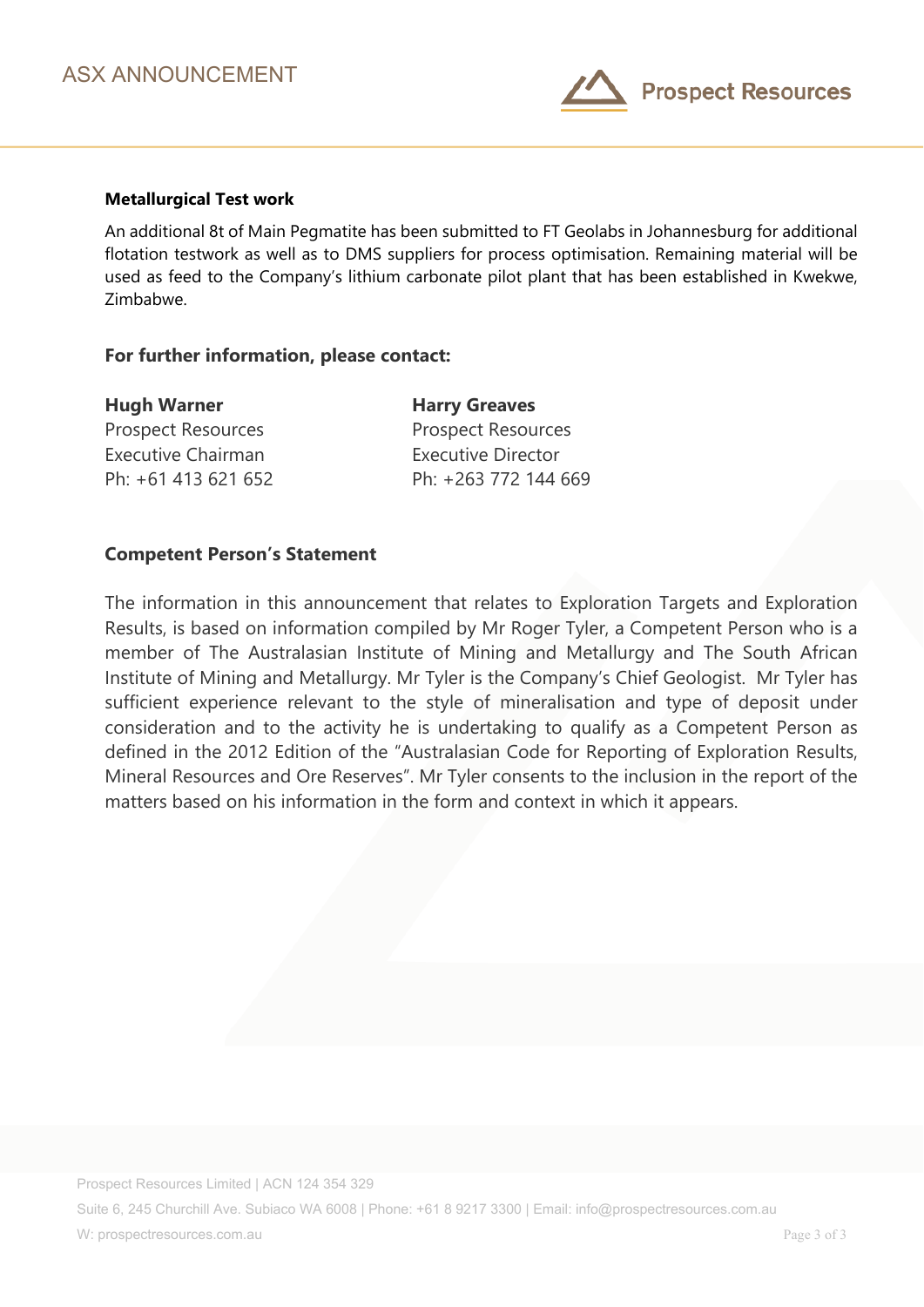# JORC Code, 2012 Edition – Table 1 report template

### Section 1 Sampling Techniques and Data

(Criteria in this section apply to all succeeding sections.)

| <b>Criteria</b>               | <b>JORC Code explanation</b>                                                                                                                                                                                                                                                                                                                                                                                                                                                                                                                                                                                                                                                                                                                                                                                                                                                                                                                                                                                                                                                                   | <b>Commentary</b>                                                                                                                                                                                                                                                                                                                                                                                                                                                                                                                                                                                                                                                                                                                                                                                                                                                                                                                                                                                                                                                                                                                                                                                                                                                                                                                                                                                                                                                     |
|-------------------------------|------------------------------------------------------------------------------------------------------------------------------------------------------------------------------------------------------------------------------------------------------------------------------------------------------------------------------------------------------------------------------------------------------------------------------------------------------------------------------------------------------------------------------------------------------------------------------------------------------------------------------------------------------------------------------------------------------------------------------------------------------------------------------------------------------------------------------------------------------------------------------------------------------------------------------------------------------------------------------------------------------------------------------------------------------------------------------------------------|-----------------------------------------------------------------------------------------------------------------------------------------------------------------------------------------------------------------------------------------------------------------------------------------------------------------------------------------------------------------------------------------------------------------------------------------------------------------------------------------------------------------------------------------------------------------------------------------------------------------------------------------------------------------------------------------------------------------------------------------------------------------------------------------------------------------------------------------------------------------------------------------------------------------------------------------------------------------------------------------------------------------------------------------------------------------------------------------------------------------------------------------------------------------------------------------------------------------------------------------------------------------------------------------------------------------------------------------------------------------------------------------------------------------------------------------------------------------------|
| Sampling<br>techniques        | Nature and quality of sampling (eg cut channels, random chips, or<br>specific specialised industry standard measurement tools appropriate<br>to the minerals under investigation, such as down hole gamma<br>sondes, or handheld XRF instruments, etc). These examples should<br>not be taken as limiting the broad meaning of sampling.<br>Include reference to measures taken to ensure sample representivity<br>and the appropriate calibration of any measurement tools or systems<br>used.<br>Aspects of the determination of mineralisation that are Material to the<br>Public Report.<br>In cases where 'industry standard' work has been done this would be<br>relatively simple (eg 'reverse circulation drilling was used to obtain 1<br>m samples from which 3 kg was pulverised to produce a 30 g charge<br>for fire assay'). In other cases more explanation may be required,<br>such as where there is coarse gold that has inherent sampling<br>problems. Unusual commodities or mineralisation types (eg<br>submarine nodules) may warrant disclosure of detailed information. | At the Arcadia Project, during the bulk sampling exercise approximately 300kg<br>of material was blasted from the western end of the old pit. The main purpose<br>was to produce material for bulk metallurgical test work. After each of the 4<br>blasts used to produce the material, the newly exposed faces were sampled.<br>3 x 3 kg samples were hand chipped from 1m spaced vertical channels; at 1m<br>vertical intervals. Samples were collected in triplicate, one of which was sent for<br>pulverizing and assaying, in addition to a smaller sample retained for reference<br>and logging.<br>Certified Reference Materials (CRM) produced by AMIS of Johannesburg, blanks<br>and field duplicates were inserted into each sample batch. (5% of total being<br>CRMs, 5% blanks, 5% field duplicates and 5% laboratory duplicates). This was<br>done by Zimlabs who undertook the sample preparation, as well as blank and<br>CRM insertion, under instruction from Prospect Resources.<br>The AMIS CRMs used were;, AMIS0339; 2.15% Li and AMIS0340; 1.43% Li,<br>All samples were taken in Company transport to Zimlabs laboratory in Harare,<br>where they were pulverized to produce a 30g charge and then dispatched by<br>courier to ALS Johannesburg. All samples were analysed by multi-element ICP<br>(ME-MS61, following four acid dissolution. Overlimits on lithium analysed by<br>LiOG63 method (four acid digestion with ICP or AAS finish), |
| <b>Drilling</b><br>techniques | Drill type (eg core, reverse circulation, open-hole hammer, rotary air<br>$\bullet$<br>blast, auger, Bangka, sonic, etc) and details (eg core diameter, triple<br>or standard tube, depth of diamond tails, face-sampling bit or other<br>type, whether core is oriented and if so, by what method, etc).                                                                                                                                                                                                                                                                                                                                                                                                                                                                                                                                                                                                                                                                                                                                                                                      | $\bullet$ N/A                                                                                                                                                                                                                                                                                                                                                                                                                                                                                                                                                                                                                                                                                                                                                                                                                                                                                                                                                                                                                                                                                                                                                                                                                                                                                                                                                                                                                                                         |
| Drill sample<br>recovery      | Method of recording and assessing core and chip sample recoveries<br>$\bullet$<br>and results assessed.<br>Measures taken to maximise sample recovery and ensure<br>$\bullet$<br>representative nature of the samples.<br>Whether a relationship exists between sample recovery and grade<br>and whether sample bias may have occurred due to preferential                                                                                                                                                                                                                                                                                                                                                                                                                                                                                                                                                                                                                                                                                                                                     | Chip samples were bagged directly in the field.<br>The samples were then riffle split to produce 3 subsamples (a primary, field<br>duplicate and reference sample) of approximately 3kg each.<br>Material seems largely homogenous, and no relationship has been detected<br>between grain size and assayed grade. Results from the 2 lab duplicates<br>generated from the milled core in the Phase 3 samples show a correlation of                                                                                                                                                                                                                                                                                                                                                                                                                                                                                                                                                                                                                                                                                                                                                                                                                                                                                                                                                                                                                                   |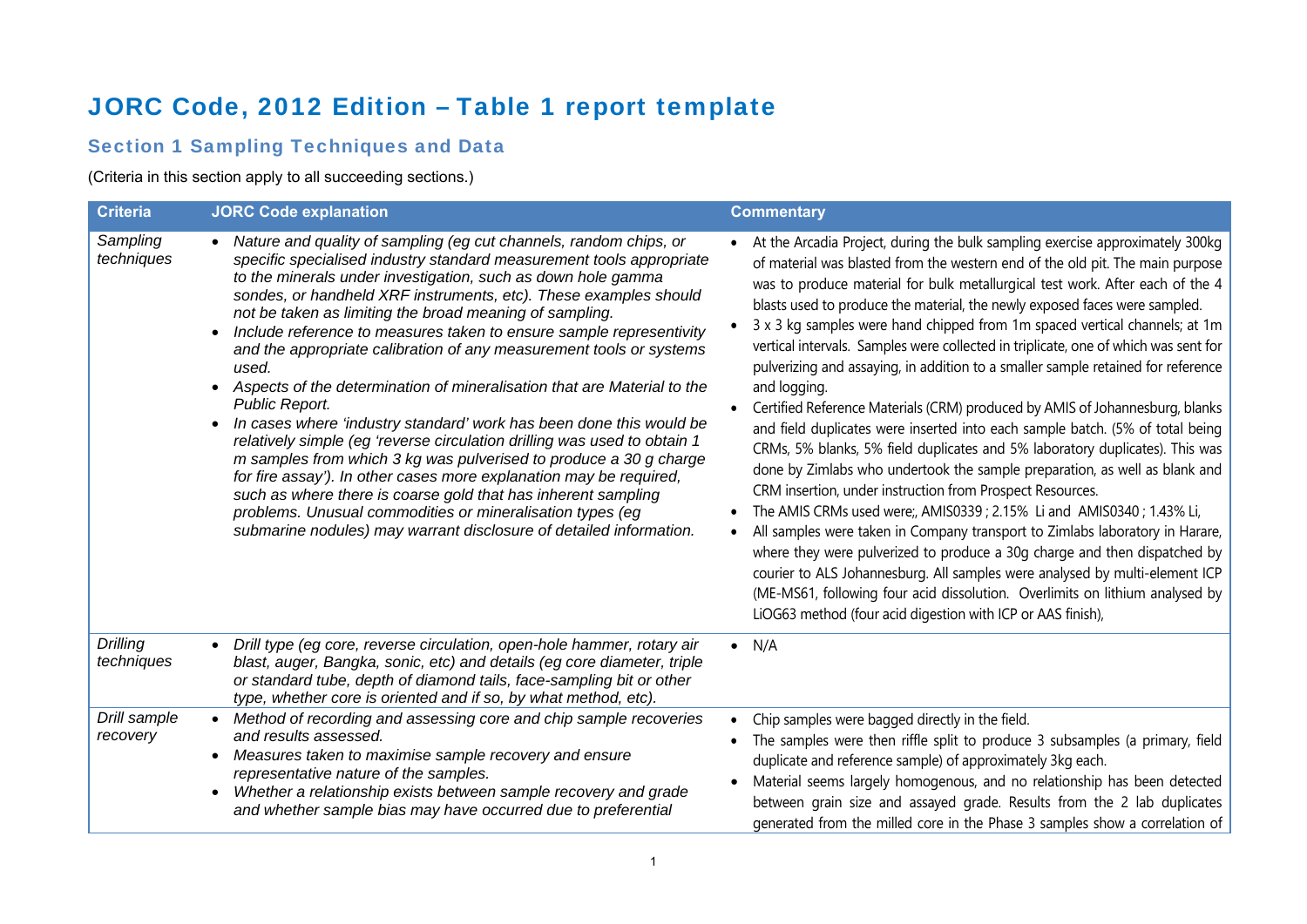| <b>Criteria</b>                                         | <b>JORC Code explanation</b>                                                                                                                                                                                                                                                                                                                                                                                                                                                                                                                                                                                                                                                                                                            | <b>Commentary</b>                                                                                                                                                                                                                                                                                                                                                                                                                                                                                                                                                                                                                                                                                                          |
|---------------------------------------------------------|-----------------------------------------------------------------------------------------------------------------------------------------------------------------------------------------------------------------------------------------------------------------------------------------------------------------------------------------------------------------------------------------------------------------------------------------------------------------------------------------------------------------------------------------------------------------------------------------------------------------------------------------------------------------------------------------------------------------------------------------|----------------------------------------------------------------------------------------------------------------------------------------------------------------------------------------------------------------------------------------------------------------------------------------------------------------------------------------------------------------------------------------------------------------------------------------------------------------------------------------------------------------------------------------------------------------------------------------------------------------------------------------------------------------------------------------------------------------------------|
|                                                         | loss/gain of fine/coarse material.                                                                                                                                                                                                                                                                                                                                                                                                                                                                                                                                                                                                                                                                                                      | over 95%, and an under read bias of less than 10%, which is not considered<br>material.                                                                                                                                                                                                                                                                                                                                                                                                                                                                                                                                                                                                                                    |
| Logging                                                 | Whether core and chip samples have been geologically and<br>geotechnically logged to a level of detail to support appropriate<br>Mineral Resource estimation, mining studies and metallurgical<br>studies.<br>Whether logging is qualitative or quantitative in nature. Core (or<br>costean, channel, etc) photography.<br>The total length and percentage of the relevant intersections logged.                                                                                                                                                                                                                                                                                                                                        | A sample of the chips were washed and retained in small plastic bags. Chip<br>samples have been geologically logged at 1m intervals, with data recorded in<br>spreadsheet format using standardized codes. Sample weight, moisture content,<br>lithologies, texture, structure, induration, alteration, oxidation and mineralisation<br>were recorded.<br>The work is undertaken according to Prospect Resources' standard<br>$\bullet$<br>procedures and practices, which are in line with international best practice, and<br>overseen by the Competent Person (CP). The CP considers that the level of detail<br>and quality of the work is appropriate to support the current Mineral Resource<br>estimation.          |
| Sub-sampling<br>techniques<br>and sample<br>preparation | If core, whether cut or sawn and whether quarter, half or all core<br>$\bullet$<br>taken.<br>If non-core, whether riffled, tube sampled, rotary split, etc and<br>whether sampled wet or dry.<br>For all sample types, the nature, quality and appropriateness of the<br>$\bullet$<br>sample preparation technique.<br>Quality control procedures adopted for all sub-sampling stages to<br>$\bullet$<br>maximise representivity of samples.<br>Measures taken to ensure that the sampling is representative of the in<br>$\bullet$<br>situ material collected, including for instance results for field<br>duplicate/second-half sampling.<br>Whether sample sizes are appropriate to the grain size of the material<br>being sampled. | Large boulders were broken into smaller fragments using a sledge hammer<br>Samples were split using a 3-stage riffle splitter, with three, 3kg samples being<br>collected per 1m interval. Excess material was retained in a stockpile.<br>Field duplicates were produced every 20th sample.<br>The 3kg samples were crushed and milled (90%, pass -75µm) at the Zimlabs<br>Laboratory. Pulp duplicates, blanks and standard material (produced by AMIS)<br>were inserted in identical packets to the samples, one per 20 normal samples for<br>each of the blanks, standards and lab duplicates. This was done under the<br>supervision of a qualified geologist or experienced geotechnician from Prospect<br>Resources. |
| Quality of<br>assay data<br>and<br>laboratory<br>tests  | The nature, quality and appropriateness of the assaying and<br>laboratory procedures used and whether the technique is considered<br>partial or total.<br>For geophysical tools, spectrometers, handheld XRF instruments, etc,<br>the parameters used in determining the analysis including instrument<br>make and model, reading times, calibrations factors applied and their<br>derivation, etc.<br>Nature of quality control procedures adopted (eg standards, blanks,<br>$\bullet$<br>duplicates, external laboratory checks) and whether acceptable levels<br>of accuracy (ie lack of bias) and precision have been established.                                                                                                  | All samples were analysed by multi-element ICP (ME-MS61). Over limits on<br>lithium were analysed by LiOG63 method, after four acid dissolution. All assays<br>were performed at ALS Vancouver.<br>For QAQC a 10% tolerance on CRM & duplicate results was permitted. Of the 2<br>CRMs, 2 field duplicates and 2 blank all fell within acceptable limits<br>The conclusion is that ALS accuracy is considered good and, Zimlabs sample<br>$\bullet$<br>preparation procedures were acceptable.                                                                                                                                                                                                                             |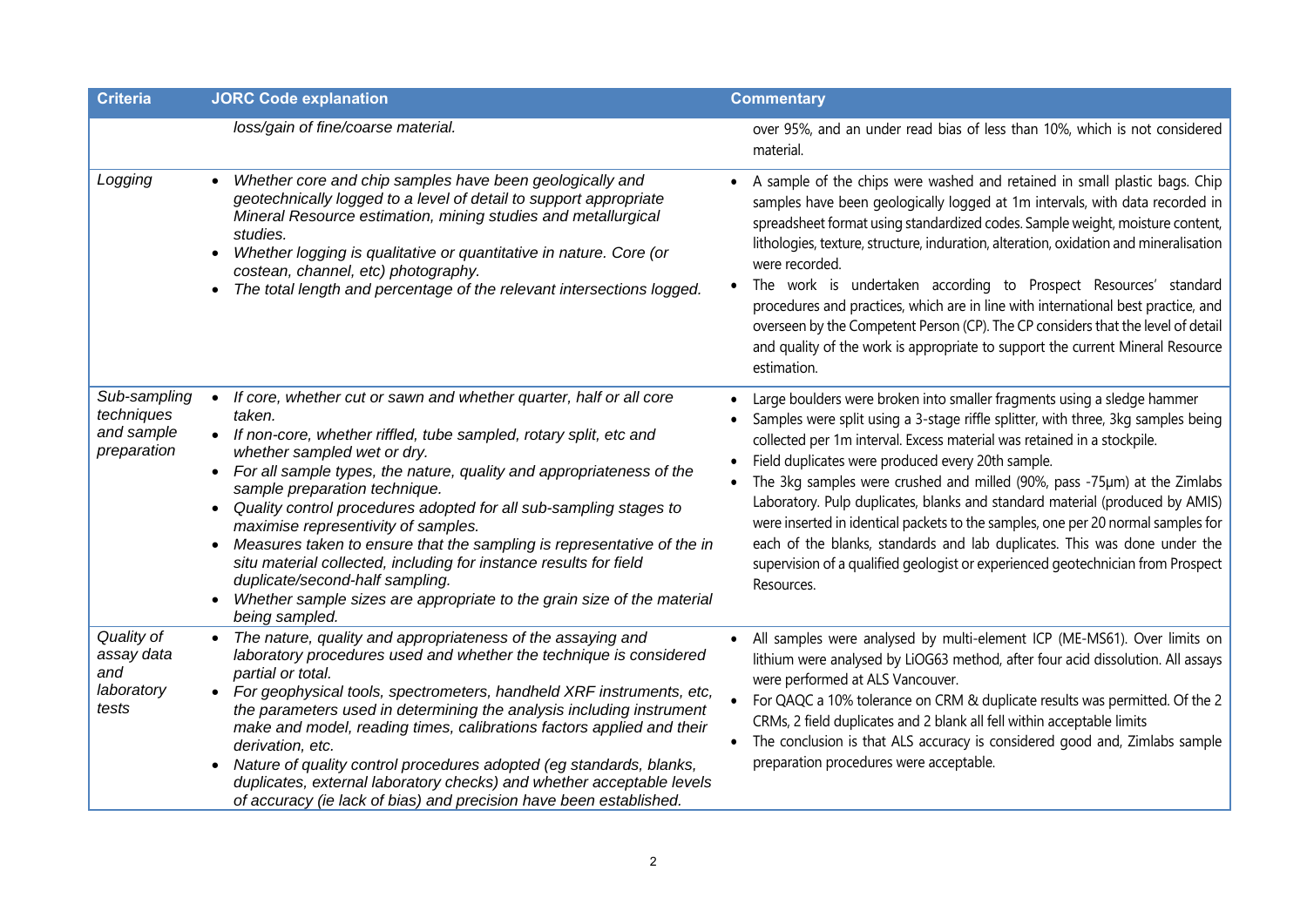| <b>Criteria</b>                                                     | <b>JORC Code explanation</b>                                                                                                                                                                                                                                                                                                                                                                      | <b>Commentary</b>                                                                                                                                                                                                                                                                                                                                                                                                                                                                                                                                                                                                                                                                                                                                                                                                                                                                                                                      |
|---------------------------------------------------------------------|---------------------------------------------------------------------------------------------------------------------------------------------------------------------------------------------------------------------------------------------------------------------------------------------------------------------------------------------------------------------------------------------------|----------------------------------------------------------------------------------------------------------------------------------------------------------------------------------------------------------------------------------------------------------------------------------------------------------------------------------------------------------------------------------------------------------------------------------------------------------------------------------------------------------------------------------------------------------------------------------------------------------------------------------------------------------------------------------------------------------------------------------------------------------------------------------------------------------------------------------------------------------------------------------------------------------------------------------------|
| Verification of<br>sampling and<br>assaying                         | The verification of significant intersections by either independent or<br>alternative company personnel.<br>The use of twinned holes.<br>Documentation of primary data, data entry procedures, data<br>verification, data storage (physical and electronic) protocols.<br>Discuss any adjustment to assay data.                                                                                   | Prospect Resources' Chief Geologist was on site during most of the drilling and<br>sample pre-preparation. The significant intersections and geological were also<br>shown to Zimbabwe Geological Survey staff.<br>All hard copies of data are retained at the Prospect Resource Exploration offices.<br>All electronic data resides in Excel™ format on the office desktop, with back-ups<br>retained on hard-drives in a safe, and in an Access™ database in a data cloud<br>offsite.<br>Logging and assay data captured electronically on an Excel™ spreadsheet, and<br>$\bullet$<br>subsequently imported into an Access™ database.<br>All assay results reported as Li ppm and over limits (>5,000ppm) as %, adjusted<br>$\bullet$<br>to the same units and expressed as Li <sub>2</sub> O %. Similarly, Ta assays are reported in<br>ppm, but expressed as $Ta_2O_5$ . Fe <sub>2</sub> O <sub>3</sub> assays were reported in %. |
| Location of<br>data points                                          | • Accuracy and quality of surveys used to locate drill holes (collar and<br>down-hole surveys), trenches, mine workings and other locations<br>used in Mineral Resource estimation.<br>Specification of the grid system used.<br>Quality and adequacy of topographic control.                                                                                                                     | The whole pit, including the western end sampled in this exercise, were surveyed<br>$\bullet$<br>using a High Target DGPS system, from Fundira Surveys. The topography in the<br>greater project area was surveyed to 30cm accuracy using a Leica 1600 DGPS.<br>Permanent survey reference beacons have been erected on site.<br>All surveys were done in the WGS84 datum on grid UTM 36S, and subsequently<br>$\bullet$<br>converted to ARC1950 datum.                                                                                                                                                                                                                                                                                                                                                                                                                                                                                |
| Data spacing<br>and<br>distribution                                 | Data spacing for reporting of Exploration Results.<br>Whether the data spacing and distribution is sufficient to establish the<br>degree of geological and grade continuity appropriate for the Mineral<br>Resource and Ore Reserve estimation procedure(s) and<br>classifications applied.<br>Whether sample compositing has been applied.                                                       | Channels were sampled at 1m intervals.                                                                                                                                                                                                                                                                                                                                                                                                                                                                                                                                                                                                                                                                                                                                                                                                                                                                                                 |
| Orientation of<br>data in<br>relation to<br>geological<br>structure | Whether the orientation of sampling achieves unbiased sampling of<br>$\bullet$<br>possible structures and the extent to which this is known, considering<br>the deposit type.<br>If the relationship between the drilling orientation and the orientation<br>of key mineralised structures is considered to have introduced a<br>sampling bias, this should be assessed and reported if material. | Mineralised structures are shallow dipping (10° northwest) pegmatites hosted<br>$\bullet$<br>within meta-basalts. The channels were sampled at regular intervals<br>perpendicular to the dip. Though the target pegmatites can show considerable<br>mineralogical and to a lesser extent grade variation, the geology is relatively<br>simple.                                                                                                                                                                                                                                                                                                                                                                                                                                                                                                                                                                                         |
| Sample<br>security                                                  | • The measures taken to ensure sample security.                                                                                                                                                                                                                                                                                                                                                   | Samples were placed in sealed bags to prevent movement and mixing. Minimal<br>preparation was done on site. Samples were transported in company vehicles<br>accompanied by a senior technician to the pre-preparation laboratory (Zimlabs)                                                                                                                                                                                                                                                                                                                                                                                                                                                                                                                                                                                                                                                                                             |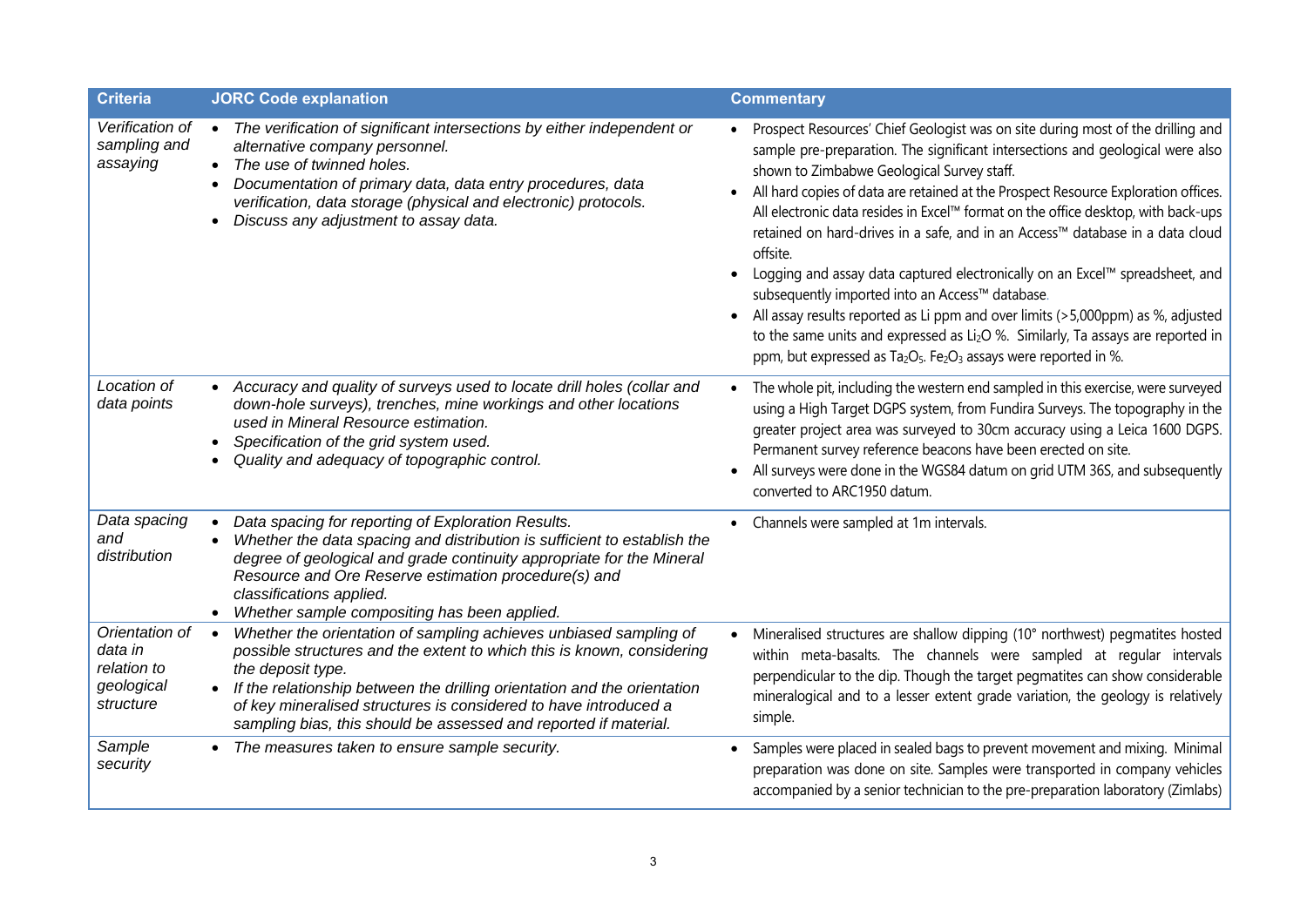| <b>Criteria</b>      | <b>JORC Code explanation</b>                                          | <b>Commentary</b>                                                                                                        |
|----------------------|-----------------------------------------------------------------------|--------------------------------------------------------------------------------------------------------------------------|
| Audits or<br>reviews | The results of any audits or reviews of sampling techniques and data. | The Mineral Resource estimate CP (Ms Gayle Hanssen) of DMS, is continually  <br>auditing sampling and logging practices. |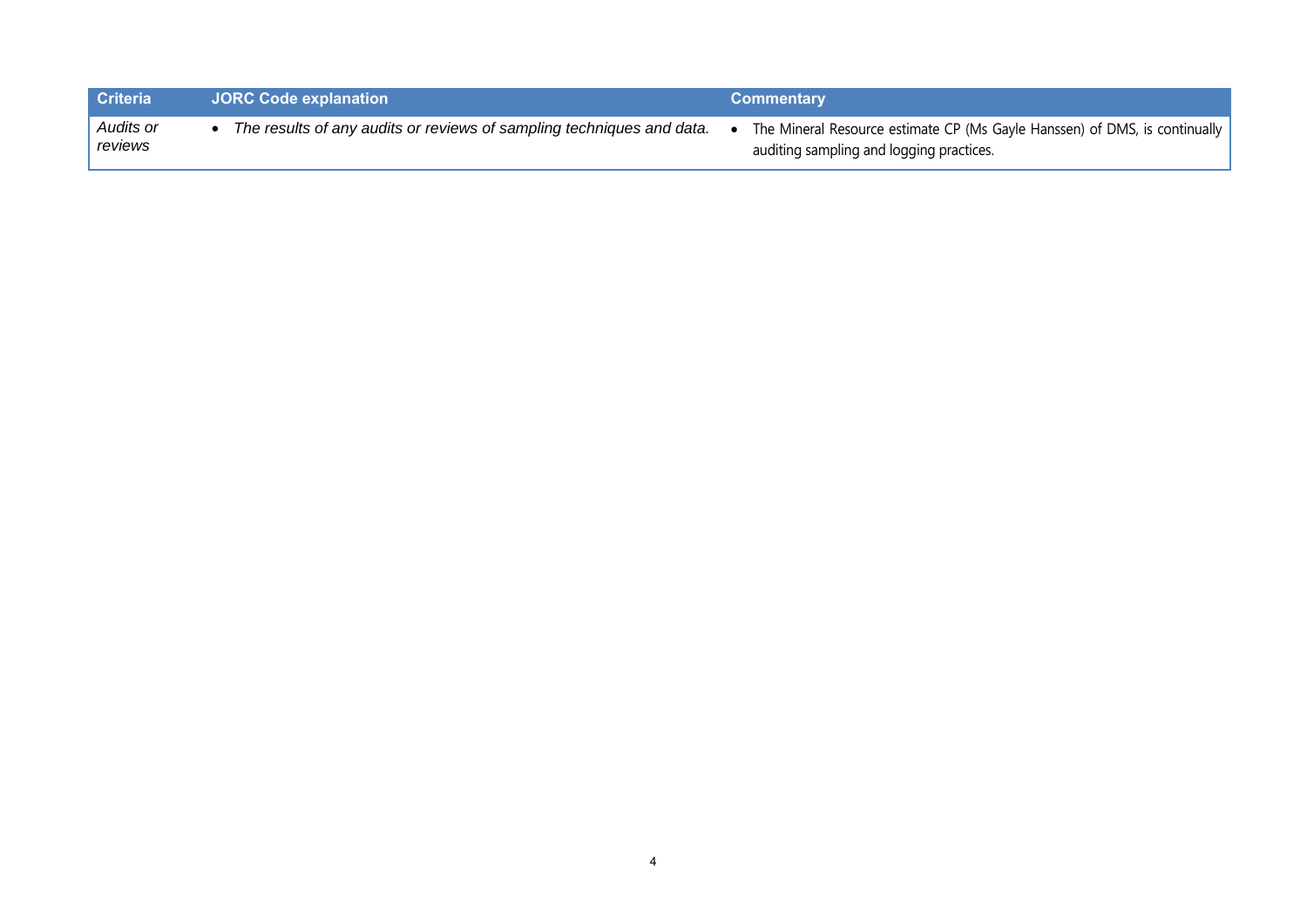## Section 2 Reporting of Exploration Results

(Criteria listed in the preceding section also apply to this section.)

| <b>Criteria</b>                                         | <b>JORC Code explanation</b>                                                                                                                                                                                                                                                                                                                                                                                                              | <b>Commentary</b>                                                                                                                                                                                                                                                                                                                                                                                                                                                                                                                                                                                                                                                                                                                                                                                                        |
|---------------------------------------------------------|-------------------------------------------------------------------------------------------------------------------------------------------------------------------------------------------------------------------------------------------------------------------------------------------------------------------------------------------------------------------------------------------------------------------------------------------|--------------------------------------------------------------------------------------------------------------------------------------------------------------------------------------------------------------------------------------------------------------------------------------------------------------------------------------------------------------------------------------------------------------------------------------------------------------------------------------------------------------------------------------------------------------------------------------------------------------------------------------------------------------------------------------------------------------------------------------------------------------------------------------------------------------------------|
| <b>Mineral</b><br>tenement and<br>land tenure<br>status | • Type, reference name/number, location and ownership including<br>agreements or material issues with third parties such as joint<br>ventures, partnerships, overriding royalties, native title interests,<br>historical sites, wilderness or national park and environmental<br>settings.<br>The security of the tenure held at the time of reporting along with any<br>known impediments to obtaining a licence to operate in the area. | • Arcadia H, claim is held by Examix investments, JV between Prospect Resources<br>(90%) and local partner Paul Chimbodza.<br>No environmental or land title issues or impediments. EIA certificate of approval<br>granted by the Environmental Management Agency, to cover all of the Company's<br>exploration activities.<br>Old pit within rural farmland - fallow, effectively defunct commercial farm.                                                                                                                                                                                                                                                                                                                                                                                                              |
| Exploration<br>done by other<br>parties                 | Acknowledgment and appraisal of exploration by other parties.                                                                                                                                                                                                                                                                                                                                                                             | • Two rounds of historical drilling were done. Three EXT holes were drilled in 1969<br>with support from the Geological Survey of Zimbabwe, at the site of the historic<br>pit. These logs are available, and the lithologies observed are consistent with that<br>seen by Prospect Resources' drilling.<br>The sites of at least 10 previously drilled NQ sized boreholes have also been<br>identified in the field. The detailed records of this programme have been lost. But<br>the work done in the late 1970's by Rand Mines, was recorded by the Geological<br>Survey in its 1989 Harare bulletin, where an estimate of 18Mt is recorded.                                                                                                                                                                         |
| Geology                                                 | Deposit type, geological setting and style of mineralisation.                                                                                                                                                                                                                                                                                                                                                                             | • The deposit comprises a number of pegmatites hosted in meta-basalts of the<br>Arcturus Formation within the Harare Greenstone Belt.<br>The pegmatites belong to the Petalite subclass of the Rare-Element pegmatite<br>deposit class and belong to the LCT pegmatite family.<br>The pegmatites are poorly to moderately zoned (but not symmetrically or<br>asymmetrically zoned and have no quartz core). The main lithium bearing minerals<br>are dominantly petalite and spodumene, with sub-ordinate eucryptite, and minor<br>bikitaite. In addition, disseminated tantalite is present. Gangue minerals are quartz,<br>alkali feldspars and muscovite.<br>The pegmatites strike 045° and dip at 10° to the northwest.<br>The pegmatite exposed and sampled in the old pit is the $5 - 7m$ thick Main<br>Pegmatite. |
| Drill hole<br>Information                               | • A summary of all information material to the understanding of the<br>exploration results including a tabulation of the following information<br>for all Material drill holes:<br>o easting and northing of the drill hole collar                                                                                                                                                                                                        | $\bullet$ N/A                                                                                                                                                                                                                                                                                                                                                                                                                                                                                                                                                                                                                                                                                                                                                                                                            |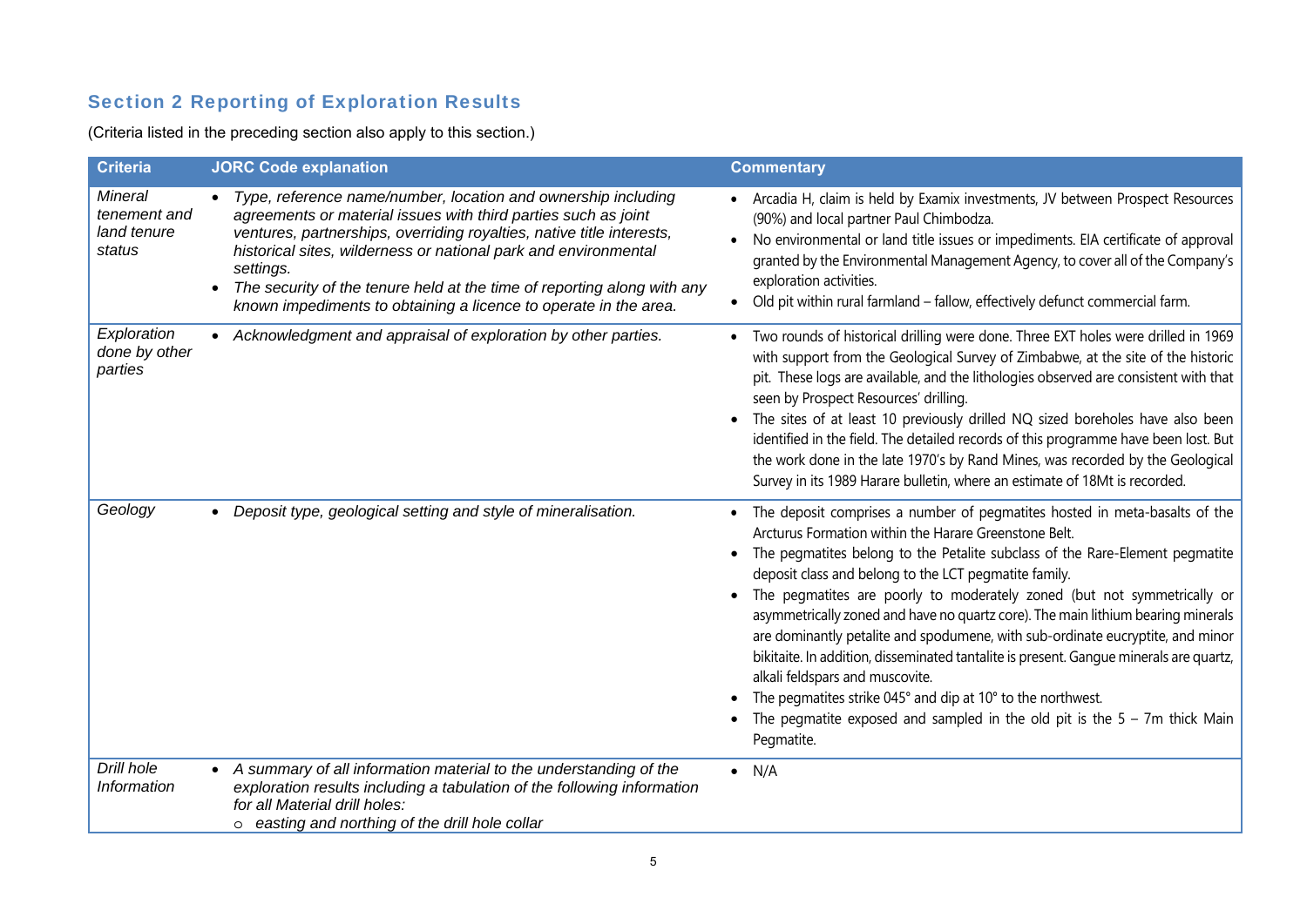| <b>Criteria</b>                                                                 | <b>JORC Code explanation</b>                                                                                                                                                                                                                                                                                                                                                                                                                                                                                                                                                                              | <b>Commentary</b>                                                                                           |
|---------------------------------------------------------------------------------|-----------------------------------------------------------------------------------------------------------------------------------------------------------------------------------------------------------------------------------------------------------------------------------------------------------------------------------------------------------------------------------------------------------------------------------------------------------------------------------------------------------------------------------------------------------------------------------------------------------|-------------------------------------------------------------------------------------------------------------|
|                                                                                 | elevation or RL (Reduced Level - elevation above sea level in<br>$\circ$<br>meters) of the drill hole collar<br>dip and azimuth of the hole<br>$\circ$<br>down hole length and interception depth<br>$\circ$<br>hole length.<br>$\circ$<br>• If the exclusion of this information is justified on the basis that the<br>information is not Material and this exclusion does not detract from<br>the understanding of the report, the Competent Person should clearly<br>explain why this is the case.                                                                                                     |                                                                                                             |
| Data<br>aggregation<br>methods                                                  | In reporting Exploration Results, weighting averaging techniques,<br>maximum and/or minimum grade truncations (eg cutting of high<br>grades) and cut-off grades are usually Material and should be stated.<br>Where aggregate intercepts incorporate short lengths of high grade<br>$\bullet$<br>results and longer lengths of low grade results, the procedure used<br>for such aggregation should be stated and some typical examples of<br>such aggregations should be shown in detail.<br>The assumptions used for any reporting of metal equivalent values<br>$\bullet$<br>should be clearly stated. | $\bullet$ N/A                                                                                               |
| Relationship<br>between<br>mineralisation<br>widths and<br>intercept<br>lengths | These relationships are particularly important in the reporting of<br>$\bullet$<br><b>Exploration Results.</b><br>If the geometry of the mineralisation with respect to the drill hole<br>$\bullet$<br>angle is known, its nature should be reported.<br>• If it is not known and only the down hole lengths are reported, there<br>should be a clear statement to this effect (eg 'down hole length, true<br>width not known').                                                                                                                                                                          | All channels were sampled without deliberate bias at 1m intervals perpendicular<br>$\bullet$<br>to the dip. |
| Diagrams                                                                        | Appropriate maps and sections (with scales) and tabulations of<br>intercepts should be included for any significant discovery being<br>reported These should include, but not be limited to a plan view of<br>drill hole collar locations and appropriate sectional views.                                                                                                                                                                                                                                                                                                                                | Maps and are attached in the body of the report                                                             |
| <b>Balanced</b><br>reporting                                                    | Where comprehensive reporting of all Exploration Results is not<br>practicable, representative reporting of both low and high grades<br>and/or widths should be practiced to avoid misleading reporting of<br><b>Exploration Results.</b>                                                                                                                                                                                                                                                                                                                                                                 | The Company states that all results have been reported and comply with balanced<br>reporting.               |